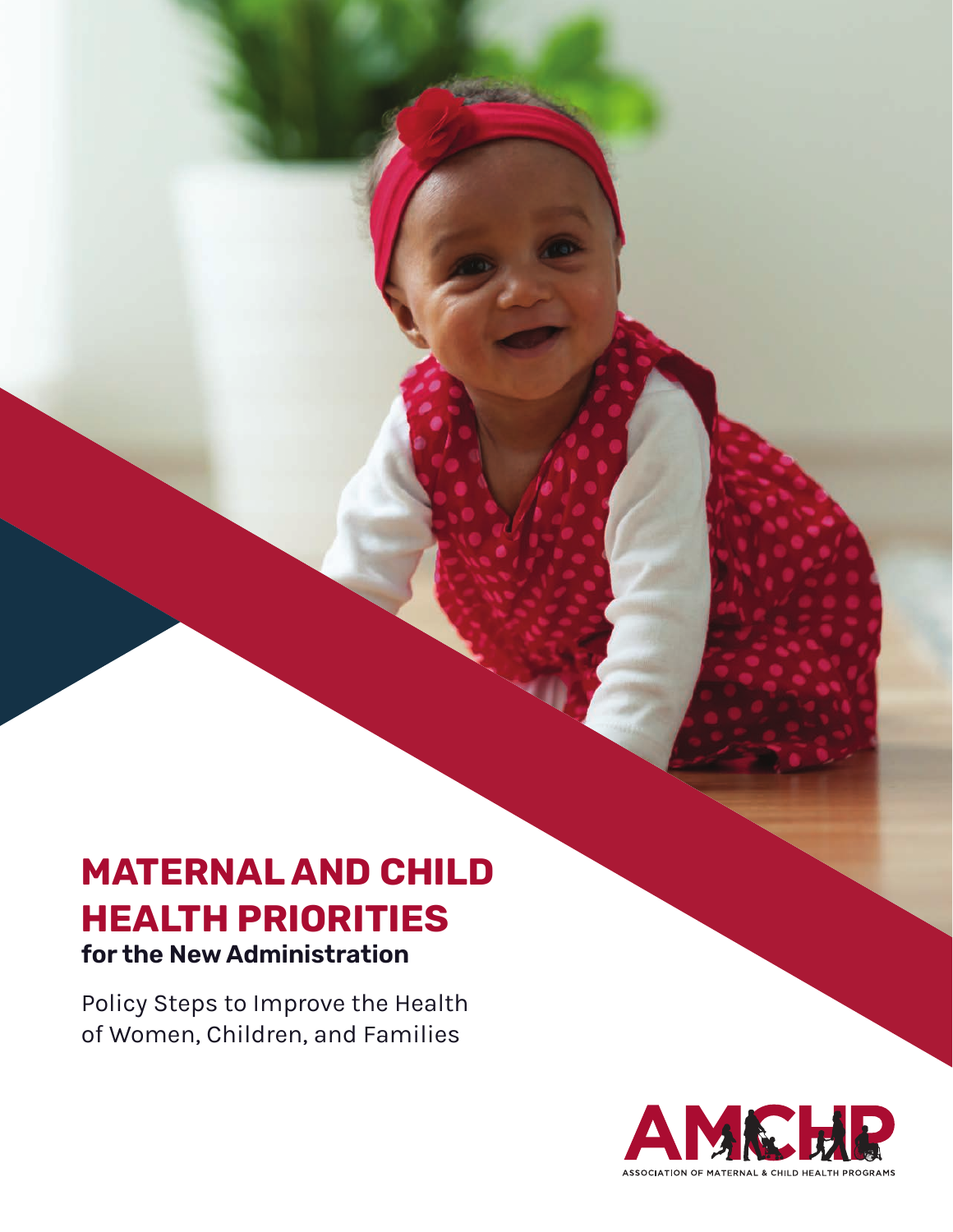## DEAR PRESIDENT-ELECT BIDEN & VICE PRESIDENT-ELECT HARRIS:

Congratulations on your election! As your team works to solidify the health policy agenda for your Administration, we urge you to prioritize maternal and child health (MCH). The Association of Maternal & Child Health Programs stands ready to be a resource and partner for you, especially to reduce the stark health inequities that currently exist in the United States.



# About **Us**

The Association of Maternal & Child Health Programs (AMCHP) leads and supports programs nationally to protect and promote the optimal health of women, children, youth, families, and communities. AMCHP's core membership includes leaders at the state health department level, academia, clinicians, and family members, particularly those with children and youth who have special health care needs.

We are proud of our record of providing timely, accurate, unbiased, technical information and analysis to inform policies that support the health of women and children. Our current strategic plan provides more detail on how we are working to fulfill our vision: a nation that values and invests in the health and wellbeing of all women, children, youth, families, and communities so that they may thrive.

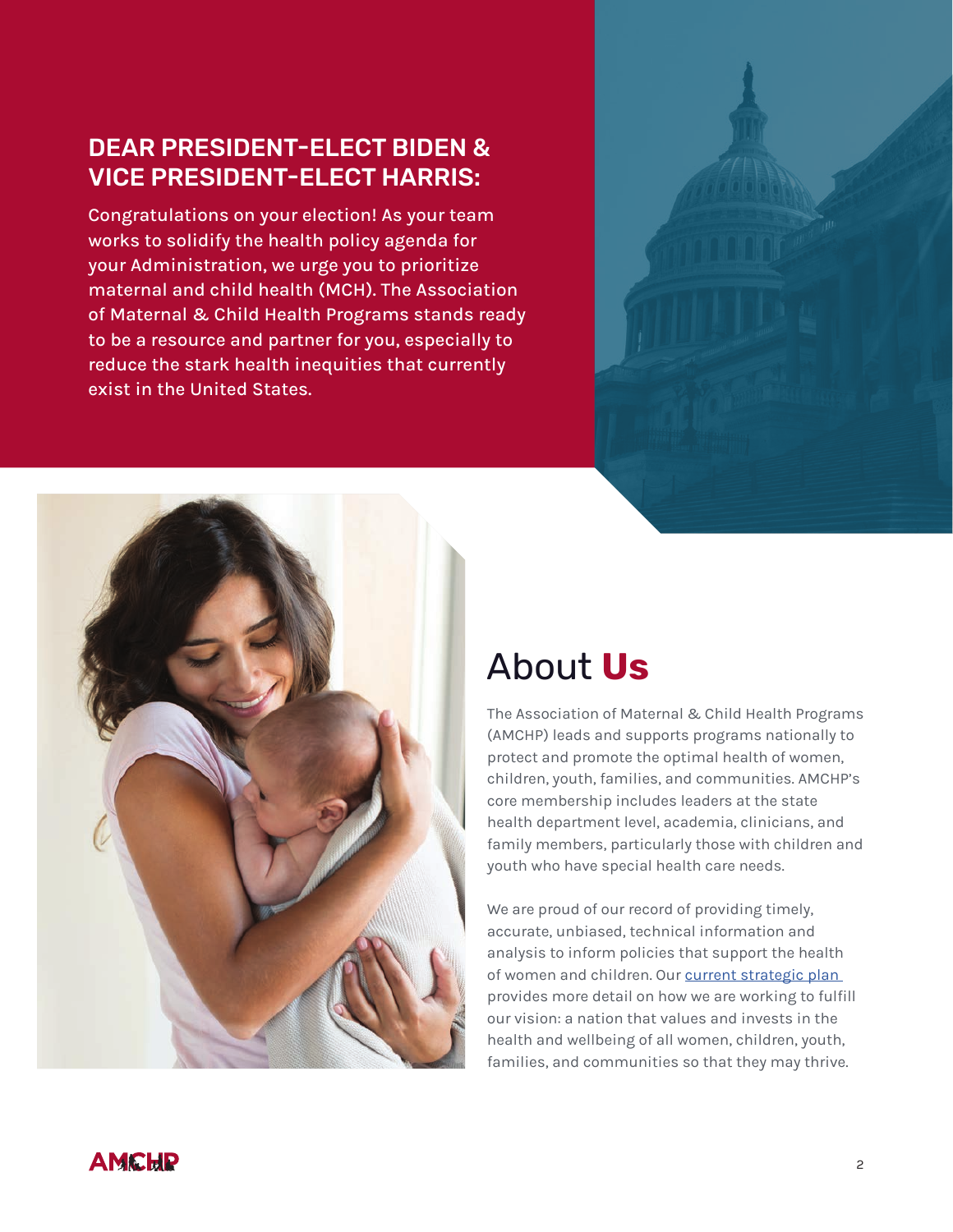# Why Prioritize **Maternal and Child Health?**

The United States has one of the worst maternal, infant, and child mortality rates among all developed nations. These indicators are a mirror that reflects our legacy of racism, which has produced stark inequities in nearly all indicators within maternal and child health. Internationally, maternal, infant, and child mortality are indicators for the overall health and wellbeing of a nation. The United States' racial inequities in maternal and child health send a signal to the world that we, as a nation, do not value the health of families and demonstrates how our nation has placed different values on the health of families by race. The good news, though, is that we have an opportunity before us to take meaningful action to reverse these alarming trends.

3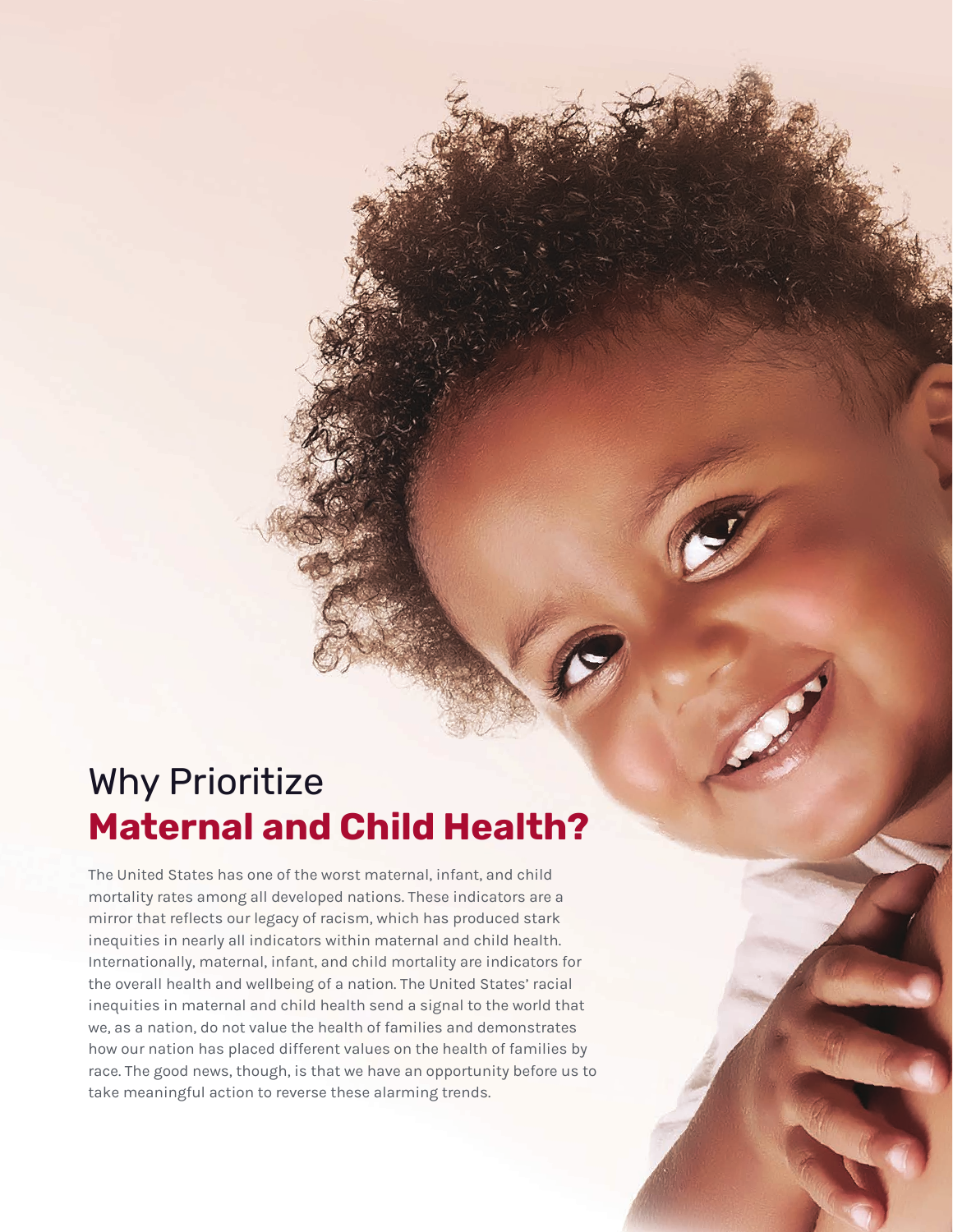# Top Priorities for **Maternal and Child Health**

### Addressing Racism as a Public Health Crisis

[AMCHP acknowledges that racism is a public](http://www.amchp.org/AboutAMCHP/NewsRoom/Documents/AMCHP Press Release_062320.pdf)  [health crisis](http://www.amchp.org/AboutAMCHP/NewsRoom/Documents/AMCHP Press Release_062320.pdf) and directly impacts the health outcomes of our communities and those we serve. We urge the Biden-Harris Administration to begin addressing racism as a public health crisis with steps such as:

#### Declare racism a public health crisis

The impact of intergenerational and chronic stress created by all levels of racism on the physical and mental health of Black communities, Tribal, Indigenous, and other communities of color is well-documented. Our ability to build responsive MCH systems and improve our poor international standing in maternal and infant mortality is completely dependent on tackling racism head-on at all levels.

#### Establish a White House Task Force on Racism,

whose majority composition should be members of affected communities, and empower federal employees and federal grantees to acknowledge and seek to oppose racism in our society, including by revoking the September 2020 Executive Order on Combating Race and Sex Stereotyping.

#### Address the racism that permeates health care in this nation

Starting in medical school and extending to hospitals and clinics, encourage as a minimum requirement education and training on the history of racism in this country and its presence in the U.S. health care system. Create accountability within health care and payment systems – designed by and with patients – to assure dignity, respect, and engagement in care and support.



#### Achieve Equity in Data

Data sources that our country has been using were not created by the people most acutely impacted by negative outcomes—people of color. We must ensure we are asking the right questions by engaging and partnering with the people most impacted by the data we collect. Partners must be engaged to help us analyze, translate and communicate the data. We must work to assure adequate representation of Black, Tribal, Indigenous, and people of color in community- and other population-level data used to assess needs, measure health and wellness statuses, and inform resource allocation.

#### Ensure equity in partnership opportunities

Community-based organizations rooted in communities of color have solutions to address and inform intervention for many public health issues. However, they are often unable to secure sustained funding to build on this work because of structural and systemic barriers to applying for and receiving government funding and being recognized for their evidence-based practices. The Biden-Harris Administration must meaningfully engage with and co-design the future of health with community-based organizations, including those that are family- and youth-led, working closest to the populations most impacted by major public health concerns.

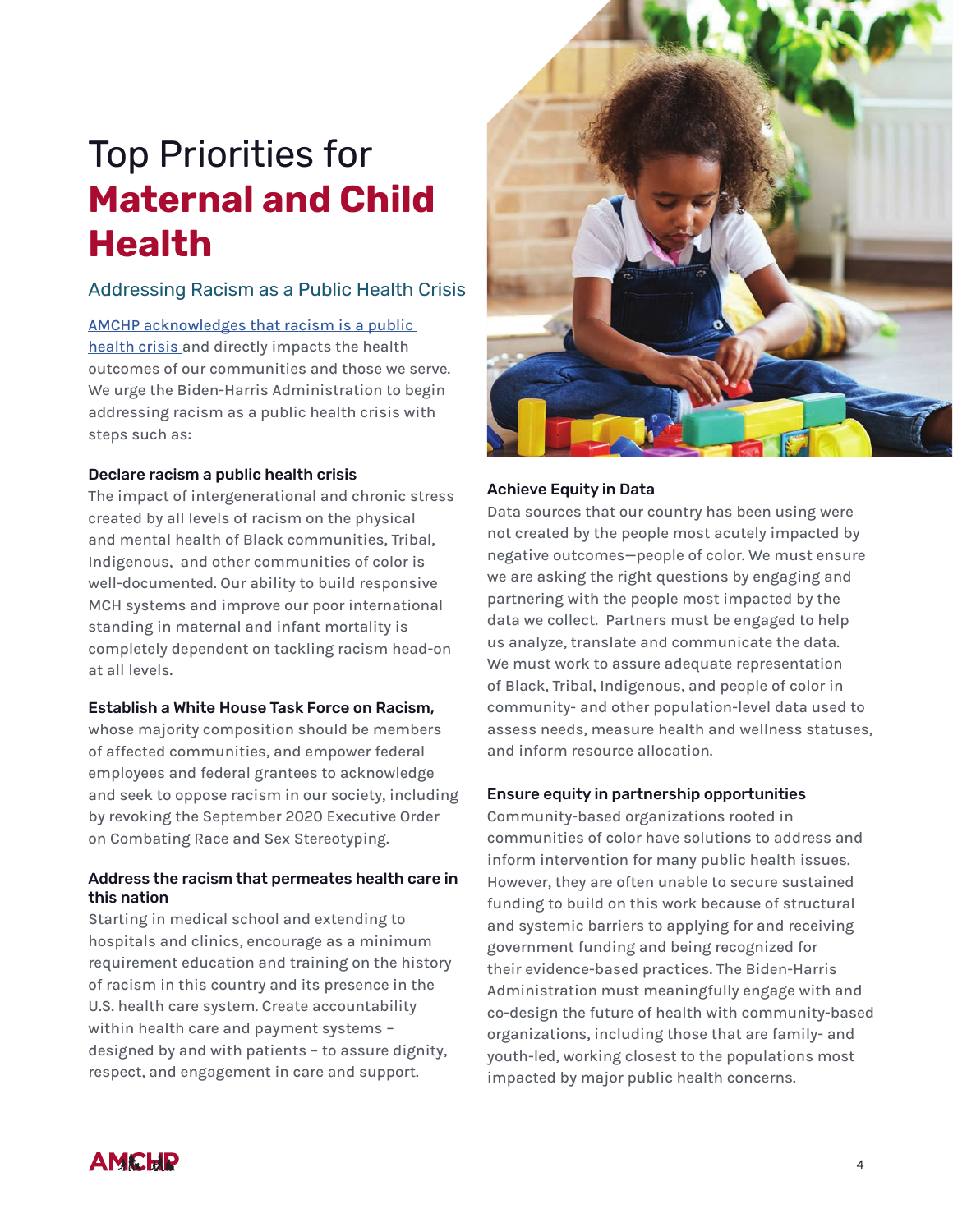

Public health emergencies pose unique risks for pregnant women, infants, children, youth and especially for children and youth with special health care needs. AMCHP encourages the new administration to bolster our nation's capacity to prepare and respond to these distinct risks by ramping up investments in the public health workforce as well as preserving and strengthening the Affordable Care Act and Medicaid, which have been vital to providing coverage for individuals and families since enactment and especially for those who have lost access to employer-sponsored insurance during the current economic downturn. We also recommend increased investment in three critical MCH programs:

#### Title V Maternal and Child Health Block Grant (HRSA)

Due to COVID-19, gaps have emerged in the delivery of maternal and child health services, and additional resources are needed to address these gaps both now and in the aftermath of the immediate crisis. These range from delays in initial newborn hearing and bloodspot screening to concerns about increased risk for injuries at home such as window falls or drownings, adherence to childhood immunization schedules and developmental screenings, and adequate nutrition.

States need additional Title V Maternal and Child Health Block Grant funding in order to meet the maternal and child health needs being impacted by the COVID-19 pandemic, including supporting transition to telehealth services, assuring timeliness of screening and follow-up for heritable disorders and hearing, providing critical information to pregnant women and new mothers, addressing the mental health and substance use of women and youth, and ensuring access to services, medication and equipment for children with special health care needs.

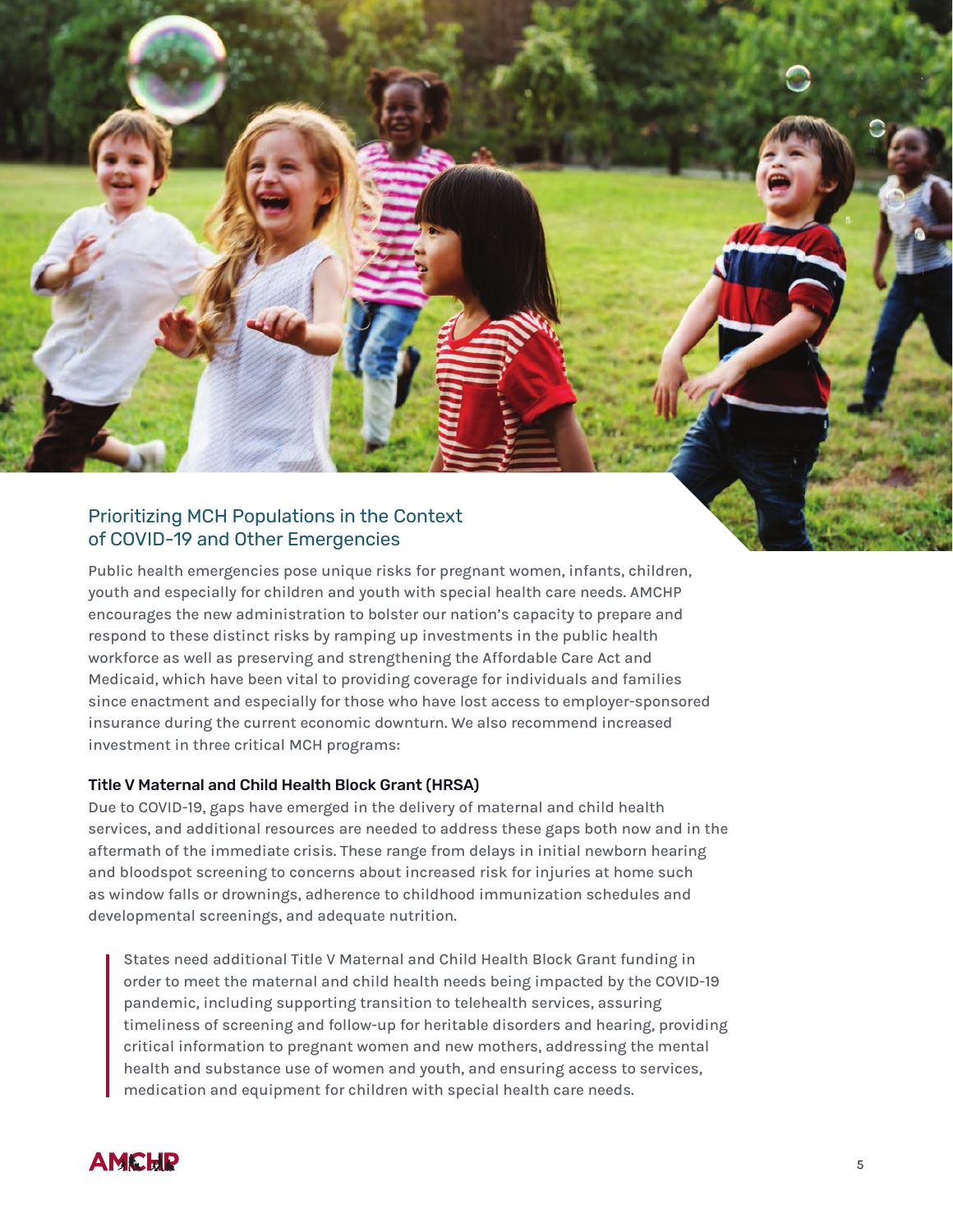#### Surveillance for Emerging Threats to Moms and Babies (CDC)

The Surveillance for Emerging Threats to Mothers and Babies program is a sustainable framework for monitoring the unique impacts of public health emergencies on pregnant women, infants, and children. The core focus of the program is a coordinated system of pregnancy and infant public health surveillance and data analysis that views mother and baby as a unit. This enables researchers to more rapidly identify emerging threats to pregnant women and understand impacts on both mothers and infants through childhood.

With this data, CDC can work with public health and clinical organizations to quickly provide guidance to families and health care providers on ways to reduce risk to mothers and babies and tailor interventions to improve their long-term health. State systems have already adapted to conduct surveillance of COVID-19 through their Surveillance for Emerging Threats to Mothers and Babies program, but full funding of this program is necessary in order to equip all states and jurisdictions with this capacity.

#### Maternal, Infant and Early Childhood Home Visiting or "MIECHV" (HRSA)

MIECHV is more important now than ever, as families who already faced complex needs were thrust into chaos due to COVID-19. Home visitors are a critical link of support for families who are facing a variety of challenges that will be exacerbated by this crisis. With public health at risk and the social safety net in higher demand, these professionals are working overtime to deliver services to families in an unprecedented environment and through creative means.

Supplemental funding is necessary for the MIECHV program to adapt to current challenges and train home visitors to deliver services through technology that enables home visits from a distance, as well as tangible needs for families, such as technology, formula, and diapers.

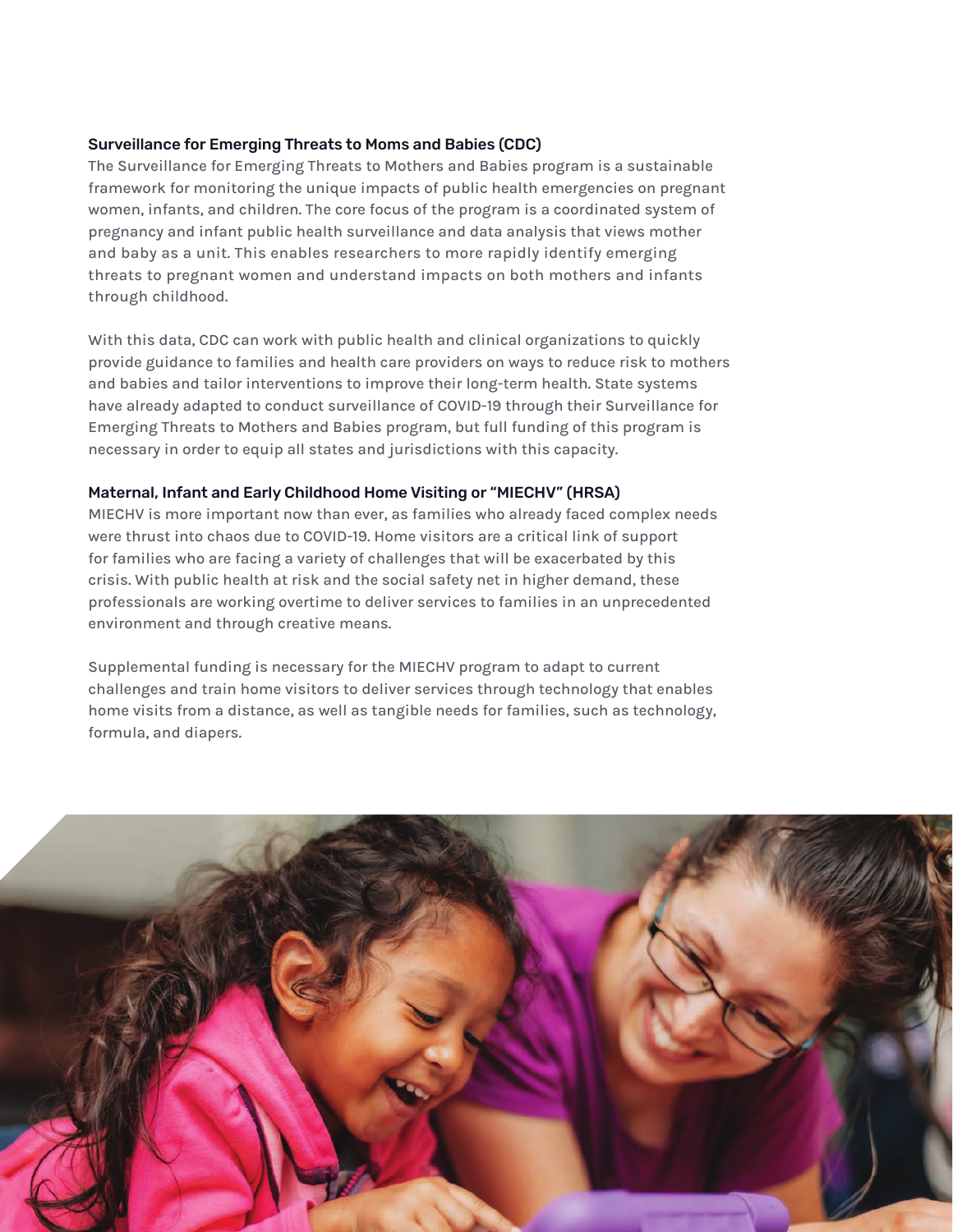### Chasing Zero: Driving Down Maternal and Infant Deaths

Although the United States is one of the richest countries in the world, we have the highest maternal mortality ratio among developed countries. Black women are three to four times more likely to die from pregnancy-related causes than white women and Indigenous women are two to three times more likely to die from pregnancyrelated causes than white women. AMCHP has been engaged in efforts to improve maternal health for decades and over the past 20 years, specifically, we have been collaborating with national partners and our state members to conduct maternal mortality and morbidity surveillance, including maternal mortality review, and translate those findings into population-based action. We urge the Administration to support the following policies:

#### Extend Postpartum Medicaid and CHIP Coverage to at least 12 months postpartum

All women enrolled in Medicaid or CHIP coverage during pregnancy should have access to at least 12 months of such coverage postpartum to ensure continuity of care. The current pandemic spotlights the importance of continuous coverage to address both routine and unforeseen needs that may arise. While the Medicaid disenrollment freeze that is currently in place because of the public health emergency is important to achieving continuity of insurance coverage, we need a longer-term solution to make sure that no woman loses her coverage in the postpartum period. AMCHP was proud to partner on [creating federal and state-facing resources](https://www.equitablemhc.org/ppmedicaidtoolkits) to further address this topic and we hope it may be a useful tool for the Biden-Harris Administration.

## Provide continued funding to state and tribal nation maternal mortality review committees

[Maternal Mortality Review Committees \(MMRCs\)](https://reviewtoaction.org/)  need sustained funding and authorities to study cases of maternal deaths. We must also continue to encourage MMRCs to partner with communitybased organizations as members and thought partners in all processes of the MMRC and support health equity impact assessments for MMRC recommendations.

### Making Systems of Care Work for Children and Youth with Special Health Care Needs and their Families

Unfortunately, most children do not receive quality care from the systems built to serve them. This is especially detrimental for the nearly 1 in 5 children and youth with special health care needs (CYSHCN), who are even more impacted by inefficiencies, gaps, and inequities across multiple systems. Approximately 86% of our nation's [CYSHCN](https://www.childhealthdata.org/browse/survey/results?q=7789&r=1&g=807) and their families do not receive care in a well-functioning system. If we can make systems work for CYSHCN and their families, we can make systems better for all children. This is also an issue of racial justice: long-standing systemic health inequities have negatively impacted CYSHCN and their families, with Black and Hispanic communities often being even more isolated from resources and services. Specifically, racial and ethnic disparities are seen in prevalence, access to care and resources, care coordination, and satisfaction with care among CYSHCN and their families.

### Support implementation of National Standards for Systems of Care for CYSHCN

In 2014, AMCHP released a groundbreaking set of [standards](http://www.amchp.org/programsandtopics/CYSHCN/Documents/Standards for Systems of Care for Children and Youth with Special Health Care Needs Version 2.0.pdf) that outline the essential pieces of an ideal system of care for CYSHCN. These standards are widely endorsed across the country, and are being used within health care, public health, and other child-serving systems to improve health care quality and health outcomes for CYSHCN.

#### Invest in programs that specifically focus on developing family-centered,

community-based, coordinated systems of care Programs that fit these criteria include Title V Maternal and Child Health Services Block Grant, Autism CARES Act, Learn the Signs. Act Early., and Part C of the IndividualsS with Disabilities Education Act (IDEA).